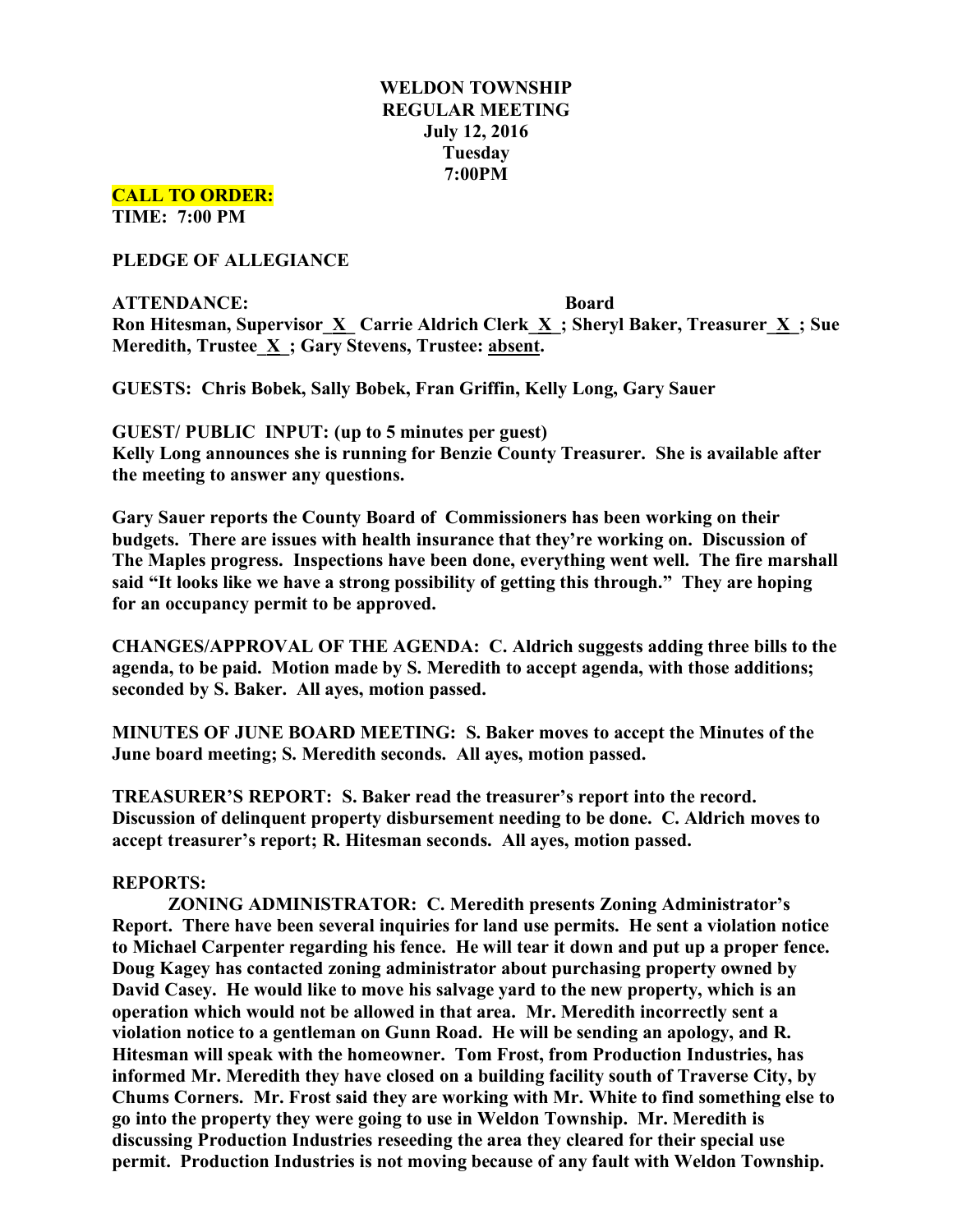**They found facilities that better met their needs in Traverse City, Michigan. Production Industries will be moving out of Frankfort, Michigan. Discussion of blowing sand by airport runway. Mr. Meredith will keep in touch and report further at the next meeting. Discussion of Kent Steven's property and letter pending from C. Meredith. The letter is to go out this week. Discussion. Mr. Meredith has contacted, emailed and left messages for Brian Bury regarding the Carmean Road, Betsie River access, which is closed off to canoers and kayakers. He is waiting for Mr. Bury to contact him for further discussion.**

**JPC: S. Meredith presents JPC report from July 7, 2016. All Weldon representatives were in attendance. Dave Casey found original application and gave to Shelley Greene. He is putting up siding. Mark Eidelson will come review issue on the Anderson Property, September 22, 2016, and he will also review the Master Plan. JPC is asking for an amendment to the zoning fee schedule, to add \$40 for a sign permit. Shelley Greene will get the township a new fee schedule, if approved. Joyfield Township Zoning Board would like to use the language from Section 8.25 and 8.26 from the Joint Ordinance regarding wind and communications. JPC asks that each entity vote on that request. R. Hitesman moves to approve \$40 for a sign permit for the JPC and add it to the current fee schedule; C. Aldrich seconds. All ayes, motion passed. S. Baker moves to allow Joyfield Township to use Section 8.25 and 8.26 from the joint ordinance regarding wind and communication for their zoning ordinance; C. Aldrich seconds. Discussion. All ayes, motion passed.**

**BUDGET: C. Aldrich presents budget report. There are no concerns. Township Audit is scheduled for July 20th and 21st . R. Hitesman moves to approve budget report; S. Baker seconds. All ayes, motion passed.**

**NUISANCE ABATEMENT REPORT: Chris Bobek presents Nuisance Abatement Report. Mr. Magee has an event coming up on the 17th of July he will need a permit from the Township for. He talked to Mr. Magee about not having the music go too late at night. Discussion.**

**LIQUOR INSPECTION REPORT: R. Hitesman presents liquor inspection report. R. Hitesman inspected in June and on July 4th at Crystal Mountain. Discusses Crystal Mountain fireworks event and people bringing alcohol, and Crystal Mountain's attempts to discourage alcohol being brought to that event. Discussion. S. Baker moves to accept liquor inspection report as presented; C. Aldrich seconds. All ayes, motion passed.**

**SUPERVISOR COMMENTS: R. Hitesman met with Crystal Mountain employees Barb Zimmerman and Tom Stevenson regarding broadband. Village of Thompsonville will deal with Colli (phonetic) about putting a receiver on their tower. Crystal Mountain will speak with different representatives for broadband to look at their options. They will keep R. Hitesman in the loop during the process. R. Hitesman met with Tim Moon to cut down trees at the Day Use Park. Mr. Moon advises selective cutting of aspen and poplar trees from the Day Use Park, as some of them are dead and will continue to deteriorate. Board of Review scheduled for July 19th, 4:00 p.m. Corrections of mutual mistakes of fact or clerical errors will be dealt with. Board has received a letter from the road commission Mr. Tom Watts and another gentleman on Patterson Road, where access has been stopped to the Benzie River. BCRC and Mr. Watts are in negotiations to decide how that issue will be resolved. Discussion. Our security company would like a phone to be placed in the front room, in case an employee of Weldon Township sets off the alarm. Discussion. C. Aldrich will inquire as to cost of additional phone line and report at next meeting. Signs**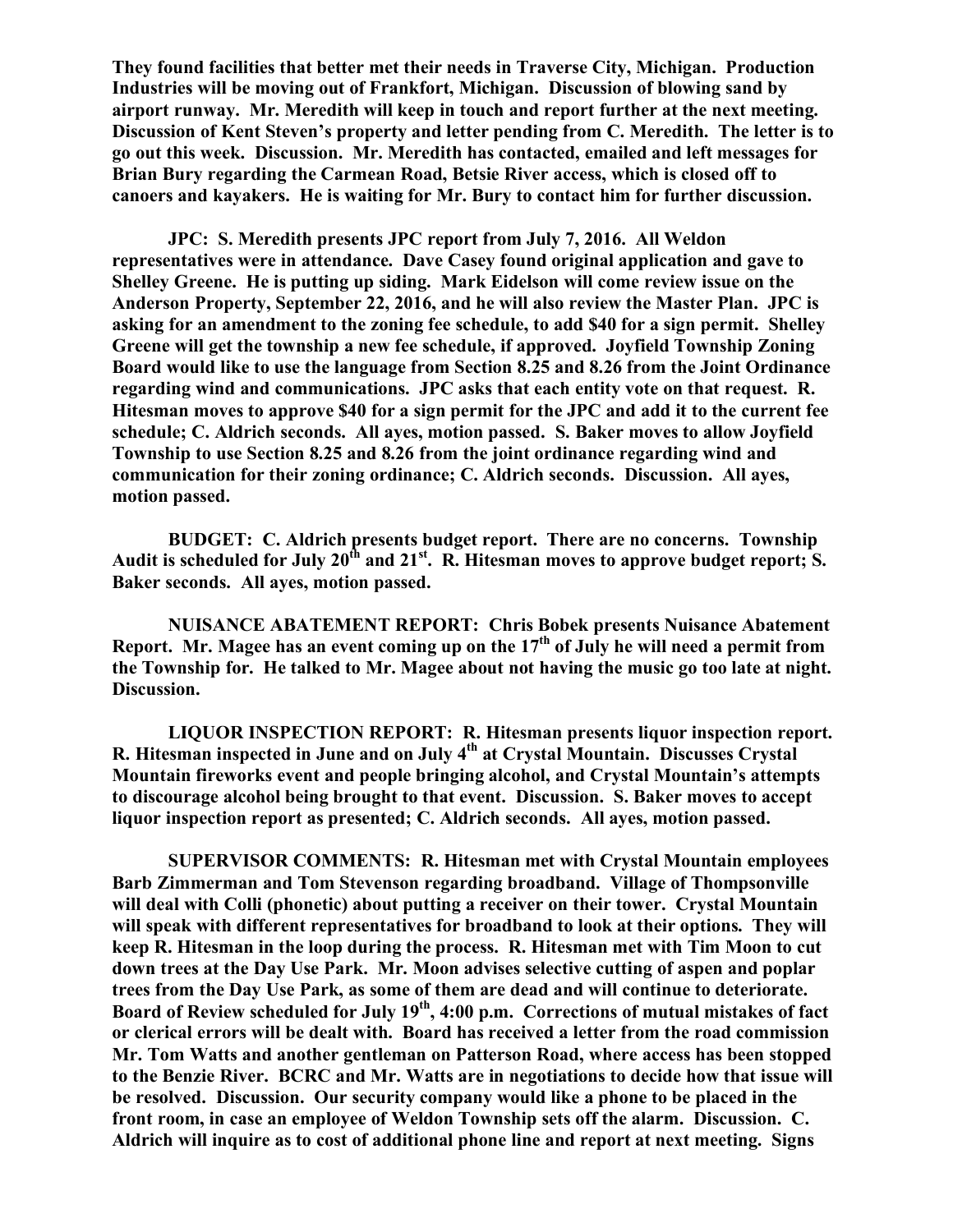**for Day Use Park should come soon. Discussion of Crystal Mountain broadband provider and Weldon input.**

**CLERK COMMENTS: C. Aldrich reports audit to be on July 20th and 21st , with S. Baker and C. Aldrich scheduled to work with the auditors. Public Accuracy Test has been scheduled for Friday, July 15th, at 5:30 p.m. It has been properly noticed. Election Inspector training has been scheduled for July 22, 2016, 3-5 and 6-8 at Benzie Government Center. Township clerks to do training, instead of Benzie County Clerk. Last month, the township lost electricity, in S. Baker's office. Electrician reported that an element burned out in a wall outlet, without flipping the breaker. The electrician advises having all outlets inspected, as well as the breakers in the breaker box. Discussion. Clerk's computer would not power up, so she took it to Dustin's Computer Repair, in Honor, Michigan. He said the power supply was going. A new power supply would be \$250-\$300, or he felt that clerk could spend twice that amount and get a new computer. Discussion. C. Aldrich moves to allow Paul Hunt, electrician, to check plugs and breakers at town hall; S. Baker seconds. All ayes, motion passed. Discussion of new computer for clerk. S. Baker moves that clerk should get a new computer. R. Hitesman asks that supervisor receive a computer for his office, as well. S. Baker amends her motion to provide a new computer for clerk and one for the supervisor, with a cap of \$1200, and have the treasurer's computer inspected; C. Aldrich seconds. Discussion. All ayes, motion passed. Clerk will buy an external hard drive to backup computer. S. Baker will donate a printer and monitor to the township. R. Hitesman moves that office equipment for supervisor's office be added to the agenda under New Business; C. Aldrich seconds. All ayes, motion passed.**

## **UNFINISHED BUSINESS:**

**Discussion of Veteran's Memorial of Benzie County, purchasing a memorial item by Weldon Township. S. Baker moves that Weldon Township donate a war date tile and stand; C. Aldrich seconds. All ayes, motion passed.**

#### **NEW BUSINESS:**

**C. Aldrich has an update to Mark McGee's Application for Transient Activity Permit. Discussion. R. Hitesman moves to approve Application for Transient Activity Permit; S. Baker seconds. Discussion of liability insurance. R. Hitesman will contact Mr. McGee for further clarification. Application is tabled.**

**C. Aldrich presents Social Media Policy, Employee Manual, and Sample Park Rules Ordinance, as suggested by MI PAR Plan. To be discussed at August Regular Meeting.**

**C. Aldrich discusses Technical Assistance Planning grant proposal for cemetery, from Networks Northwest. Clerk will submit a grant application by July 31, 2016, with cost estimates for cemetery software, land clearing and well included. Discussion.**

**Discussion of MTA On The Road Training to be held October 26, 2016 at Crystal Mountain. C. Aldrich, S. Baker, S. Meredith and R. Hitesman would like to attend. Clerk will ask G. Stevens.**

**Discussion of what is needed to set up supervisor's office. Clerk will contact ACE Communications regarding possible phone system and cost. C. Aldrich moves to allow supervisor \$350 to finish outfitting his office with phone, chair and desk items; S. Baker seconds. All ayes, motion passed. Discussion of location of supervisor's office.**